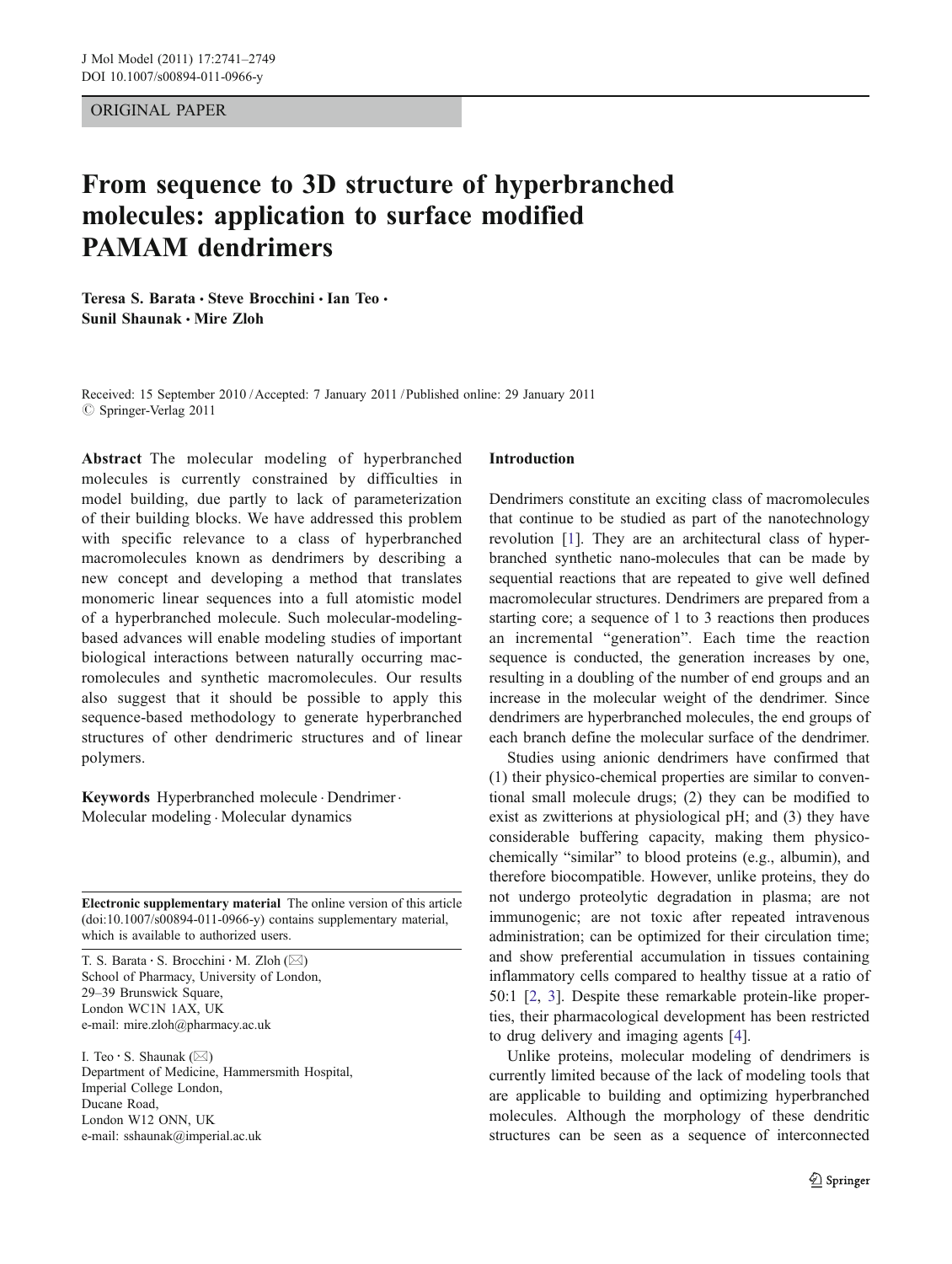monomers (Scheme 1), for which a nomenclature has been proposed [\[5](#page-7-0)], there are currently no methods to generate 3D structures from their sequence. In this study, we describe a new concept and then develop a method to translate the linear sequence of monomers into a full atomistic model of a hyperbranched molecule.

Our long-term aim is to develop novel methods to computationally model the interaction of dendrimers with biologically important proteins. In the present study, we have used monosaccharide modified polyamidoamine (PAMAM) dendrimers to illustrate both our concept and our methods. These molecules have been reported to have important immuno-modulatory and anti-angiogenic properties [\[2](#page-7-0)]. To further understand this biological interaction, it is now necessary to generate 3D models.

The hyperbranched structure of PAMAM dendrimers is derived from a diaminobutane core. Repeating polyamidoamine units form branches that originate from a core. These branches are then capped at the surface (i.e., end groups) with carboxylates. Each of these units can be represented as a monomer in an analogous way to the amino acid residues in proteins (Scheme 1). These dendrimer monomers can then be used to build the macromolecular structure of the dendrimer by starting with the core followed by a step sequence of addition of the repeat units to build up successive generations of the dendrimer. Once the dendrimer generation required has been achieved, the branches can be terminated with the end group monomers.

Topology and parameter data for these monomers were calculated, and XPLOR-NIH [\[6](#page-7-0), [7](#page-7-0)] was utilized to generate the 3D structures. The preliminary molecular dynamics simulations reported here demonstrate the correctness of these structures. Further extensive simulations of these glycosylated dendrimers were successfully carried out to study their molecular properties and dynamic behavior [\[8](#page-7-0)].

This approach can be used more widely to develop parameters for other dendrimers that are derived from different types of units. Such advances in moving from sequence to 3D structure will greatly facilitate the molecular modeling studies of hyperbranched macromolecules. This becomes particularly important for dendrimer molecules with biological properties.

#### Materials and methods

The development of a method to generate 3D models of a dendrimer from a sequence was required in order to be able to study the conformation and properties of glycosylated dendrimers. The parameter, topology and XPLOR input files are presented in the electronic supplementary material and will be available from the author's website.

#### Monomer assignment

The hyper-branched structure of Starburst PAMAM dendrimers is derived from a diaminobutane core. Three main monomers (Scheme [2\)](#page-2-0) were defined to build the dendrimer structure (Scheme 1): one diaminobutane core monomer (DAB; A), a monomer constituting the repetitive branch subunit (DBB; B), a monomer representing the carboxylated end group at the surface (DBC; C). A fourth monomer, which can be conjugated to some of the carboxylic acid end groups, was also introduced. This monomer was a saccharide selected from glucosamine (DBD; D), Nacetyl-glucosamine (DBE; E) and chitobiose (DBF; F).

#### Topology of monomers and connectivity

Topology information about building block units was stored in a file that contained the description of the atom types, the connectivity between atoms (where each atom was given a name, type and charge), and the bonds, angles and torsional angles between all atoms in a monomer. The patch defined



ABBBBBBBBBBBBBBBBBBBBBBBBB BBBBBBBBBBBBBBBBBBBBBBBBBB BBBBBBBBBBCCCCCCCCCCCCCCCCC ccccccccccccccccccccccccccc CCCCCCCCCCCCCCCCCCCCCCC DD

Scheme 1 Schematic representation of the dendrimer glucosamine structure. a Hyperbranched structure of a quarter segment of the dendrimer; **b** one letter code representation of the subunits; c corresponding linear sequence used for 3D model generation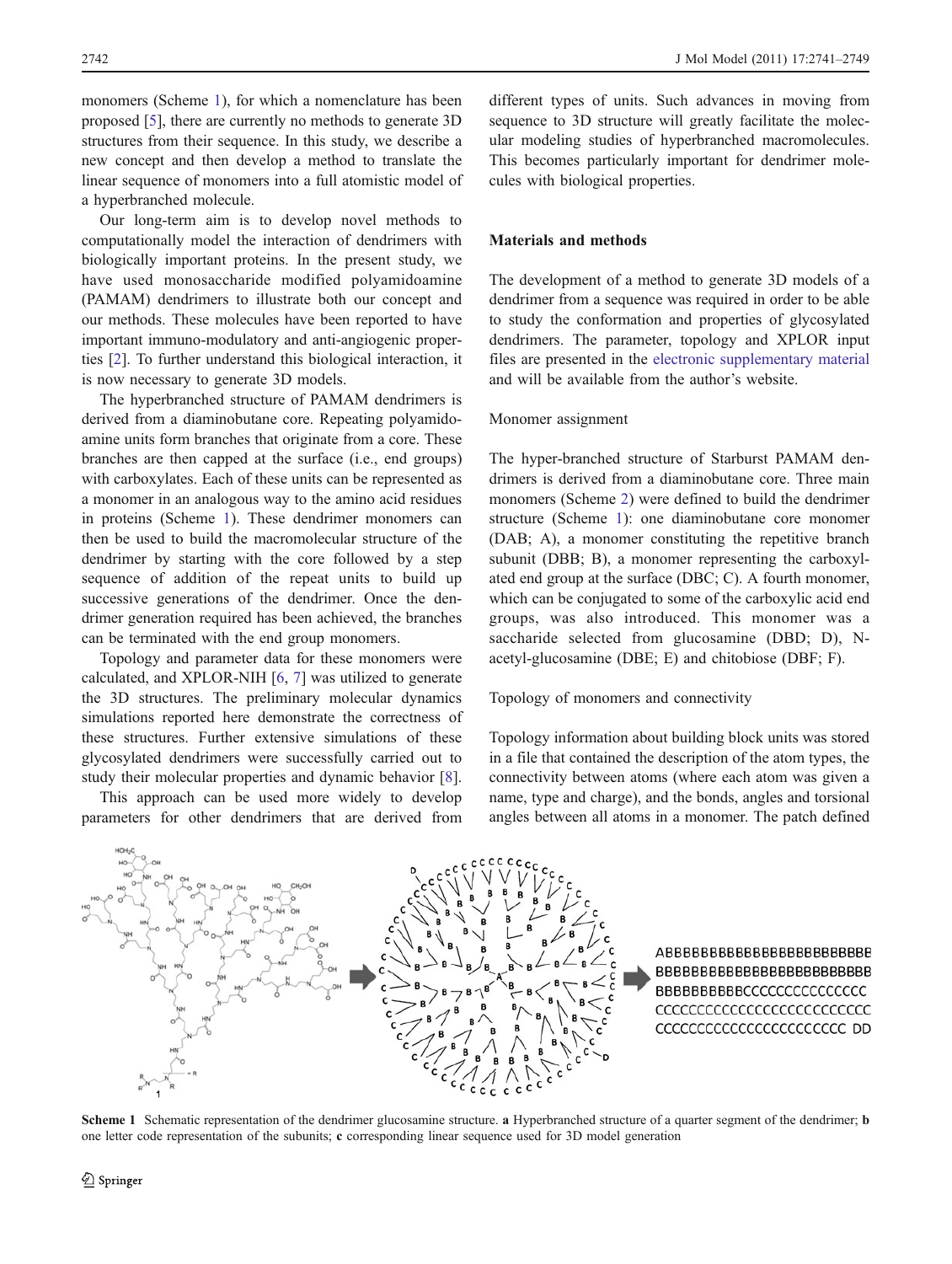<span id="page-2-0"></span>

Scheme 2 Monomers assigned for the dendrimer glucosamine used as a model for the development of 3D dendrimer structures. Additional blocks can be found in the electronic supplementary material

how the monomers were linked in the sequence and defined the changes on atom types, deleted bonds and angles, and new bonds and angles formed as monomers were added to the growing dendrimer. Most of the building blocks had at least three places where conjugation between two monomers could occur.

Internal coordinates (IC) for all monomeric units were also defined to aid the generation of coordinates without any additional input. The existing information about dendrimer glucosamine monomeric units [\[9](#page-7-0)] was added. The topology information is saved as a topdend22.top (electronic supplementary material).

#### Atom type definition

The atom types necessary to describe dendrimer monomers were defined by comparing the nature of the atoms in our structure and its environment with those already present in CHARMM22 and CHARMM27 force field [\[10](#page-7-0)]. Appropriate names were given to the atom types to add to the force field parameters. However, not all atoms present in the dendrimer structure could be assigned based on similarity, and in these cases, new atom types were defined.

#### Parameter data generation

This file contained values of all bond lengths, angles, dihedrals, improper dihedrals and non-bonded parameters, and the constants associated with these were defined in terms of atom type rather than atom name. The values were grouped according to atom types and the average value determined and registered in the parameter file. The constants for bond length, bond angle and dihedrals were assigned based on similarity with previous development as well as the non-bonded parameter for each atom type. The files were written according to charmm22 and charmm27 syntax.

The determination of bond length, bond angles and torsion angles involved generating a generation 2.5 dendrimer glucosamine using a Monte Carlo conformational search. An initial structure of the generation 2.5 dendrimer glucosamine was built in Maestro [[11\]](#page-7-0). The first step was to determine the protonation states of ionizable groups with the target pH set to 7 using Ligprep 2.2 [\[11](#page-7-0)] and OPLS-2005 force field [[12\]](#page-7-0). Macromodel 9.6 [[13](#page-7-0)] was used for conformational searching with OPLS\_2005 force field and an implicitly defined model for water as solvent. The option to distinguish enantiomers was used to preserve defined stereochemistry. The cut-off values were 8 Å for van der Waals interactions, 20 Å for electrostatics and 4 Å for H-bonds. Additionally, 2,500 iteration steps were used to optimize 1,000 generated conformations. Different conformations were saved within an energy window of 5 kJ mol $^{-1}$ .

The output files were saved as files with .mae extension and imported to Chem Bio3D (ChemBioOffice 2008, CambrigeSoft, Cambridge) where a table containing all the bond lengths, bond angles and torsion angles was generated. This table was then exported to Microsoft Excel (Microsoft Office; <http://www.microsoft.com>) and saved for further analysis. Dimeric combinations of the monomeric units defined for dendrimer glucosamine were built in Maestro [[11](#page-7-0)]. The protonation state was determined using Ligprep 2.2 [[11](#page-7-0)] and a conformational search was performed with Macromodel 9.6, as described above. The output files were saved as .mae for further calculations.

Further structure optimization at higher theory levels was performed with Jaguar 7.5 [\[11](#page-7-0)] using the HF/6-31G\* method, and selecting water as a solvent with the SM6/ PBF algorithm. The properties established were ESP charges and surfaces, and number of orbitals to be visualized were set as HOMO and LUMO +2 and  $-2$ , respectively. The output files were saved as .mae and the charges analyzed manually with a Maestro measuring tool menu.

Initially, the dihedral values used for the monomeric units of dendrimer glucosamine were determined using the same method as for bond length or angles. However, these values did not correspond to the syntax used by the force field chosen. The new values were assigned according to Table [1](#page-3-0).

Sequence-based generation of 3D dendrimer structures and molecular dynamics simulation

The 3D structure generation was conducted using Xplor-NIH [\[6](#page-7-0), [7\]](#page-7-0) 2.18. The generate.inp was used to generate psf files utilizing the topology file and the sequence of monomers. A reference number for the patch statement was attributed to each monomer of the sequence. The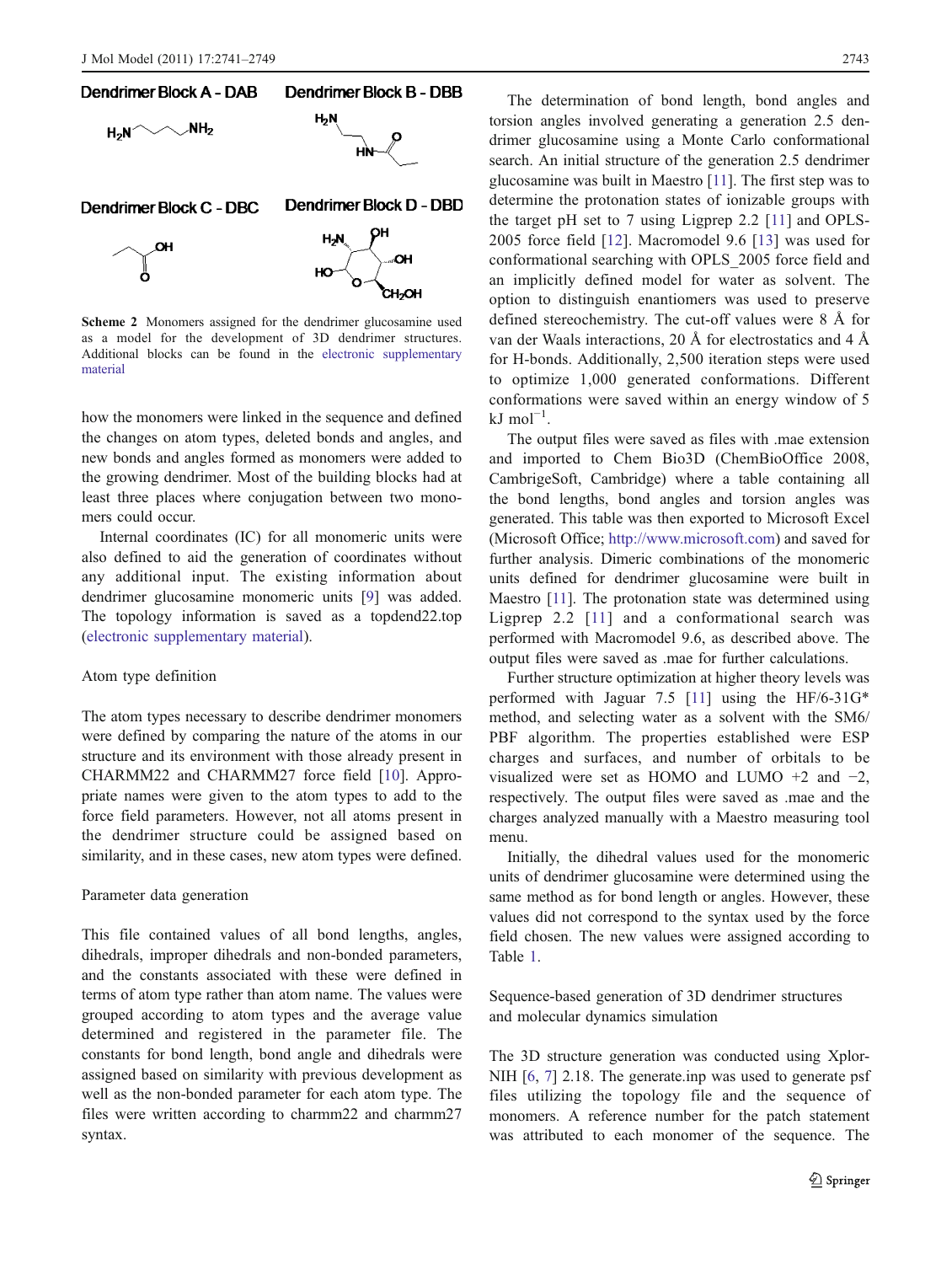<span id="page-3-0"></span>Table 1 CHARMM dihedral parameters used for dihedrals assignments of the dendrimer monomers [\(http://www.ks.uiuc.](http://www.ks.uiuc.edu/Training/Tutorials/science/forcefield-tutorial/forcefield-html/node6.html) [edu/Training/Tutorials/science/](http://www.ks.uiuc.edu/Training/Tutorials/science/forcefield-tutorial/forcefield-html/node6.html) [forcefield-tutorial/forcefield](http://www.ks.uiuc.edu/Training/Tutorials/science/forcefield-tutorial/forcefield-html/node6.html)[html/node6.html\)](http://www.ks.uiuc.edu/Training/Tutorials/science/forcefield-tutorial/forcefield-html/node6.html)

| Dihedral Parameters in CHARMM format |                |                    |                                                  |
|--------------------------------------|----------------|--------------------|--------------------------------------------------|
| Multiplicity, n                      | Phase $\delta$ | Location of minima | <b>Notes</b>                                     |
|                                      | $\theta$       | 180                | Yields trans conformation                        |
| $\mathbf{1}$                         | 180            | $\theta$           | Yields cis conformation                          |
| 2                                    | $\mathbf{0}$   | 90, 270            |                                                  |
| 2                                    | 180            | 0, 180             | Useful for enforcing planarity                   |
| 3                                    | $\theta$       | 60, 180, 300       | Emphasises staggered conformation of sp3 carbons |
| 3                                    | 180            | 0, 120, 240        | Emphasises eclipsed conformation of sp3 carbons  |

generated psf file was then used as an input for a random. inp file, where random coordinates for all atoms were generated based on the previously defined parameters and a coordinate file (.pdb) was saved. Initial optimization of atom coordinates was achieved by a loop of 500 simulation steps with increasing contributions of van der Waals, and decreasing the temperature from 1,500K to 300K. This set of simulations was followed by a 5,000 step minimization. Resulting pdb and psf files can be utilized for further simulation using XPLOR-NIH [\[6](#page-7-0), [7\]](#page-7-0) or NAMD [\[14](#page-7-0)]. Additionally, these output files can be either visualized or converted into other file formats by VMD [[15](#page-7-0)] or OpenBabel [[16\]](#page-7-0). Bond orders or atom types have to be checked after conversion.

#### Results and discussion

Xplor is a software package designed for computational structural biology. It focuses on 3D structure determination of macromolecules using NMR and X-Ray crystallography data as experimental constraints. This software uses an energy function where arbitrary combinations of empirical, geometric and effective energy terms that describe experimental data can be used [\[6](#page-7-0), [10\]](#page-7-0). The combined energy function can be minimized by a variety of gradient descent, simulated annealing, and conformational search procedures [\[6](#page-7-0)].

One of its main features is the ability to generate a 3D structure from a sequence of monomers defined in the force field topology file. The main advantage of this software for this work is the possibility to apply several patches (i.e., connections) between two or more residues. Although it has traditionally been used to generate structures from NMR and crystallography data, it also allows for the generation of macromolecules where the only constraints imposed are taken from the force field parameter file [\[6](#page-7-0)].

Initially, monomeric units for the dendrimers were defined for the glucosamine modified dendrimers (Scheme [2\)](#page-2-0) rather than non-modified dendrimers (i.e., without glucosamine). The geometry and electronic properties of the monomers within the dendrimer are not known because of the absence of experimental structural data on a similar dendrimer type. A set of ab initio and molecular mechanics calculations were conducted on various fragments of the dendrimers to evaluate the geometric parameters of a 3D structure. The resulting values were used for the development of the different force field parameters. CHARMM22 and CHARMM27 force fields were used as reference for the atom type assignment since previous work provides a great diversity of atom types and parameters that are helpful for the development of novel monomers in macromolecules [\(http://mackerell.umaryland.edu/MacKerell\\_Lab.html\)](http://mackerell.umaryland.edu/MacKerell_Lab.html).

## Topology and parameter files development

Most force field topology and parameter files found in the literature have been developed for proteins using amino acids as the monomeric units. More recently, additional work has been done with nucleic acids [[17\]](#page-7-0), sugars [\[18](#page-7-0)] and lipids [[19\]](#page-8-0). The starting point for atom type assignment was to look for similarities between the new dendrimer monomers and those parameters previously developed for proteins, nucleic acids and lipids.

When analyzing the dendrimer's monomeric structures, it is possible to identify some protein-like atom types (Scheme [2](#page-2-0)); for example, the carbonyl carbon resembles the carbonyl C present in some amino acids such as aspartic acid, asparagine or glutamine. In the sugar monomer (DBD), the nitrogen resembles the peptide nitrogen. All other atoms in this monomer are equivalent to those found online in a sugar parameters file [\[9](#page-7-0)].

These parameters were developed for the purpose of creating a flexible set of tools that allowed the generation of 3D models for dendrimers. Thus different cores were tested and the parameters for these were assigned so that, independent of the size of the chain, the same atom types could be used. Using a diaminobutane core as a model, the atoms in the chain were assigned different atom types according to their distance from the terminal nitrogen. Those closest to the NH<sub>3</sub> were assigned as generic aliphatic sp3 for CH<sub>2</sub>. All others were assigned as described in a file,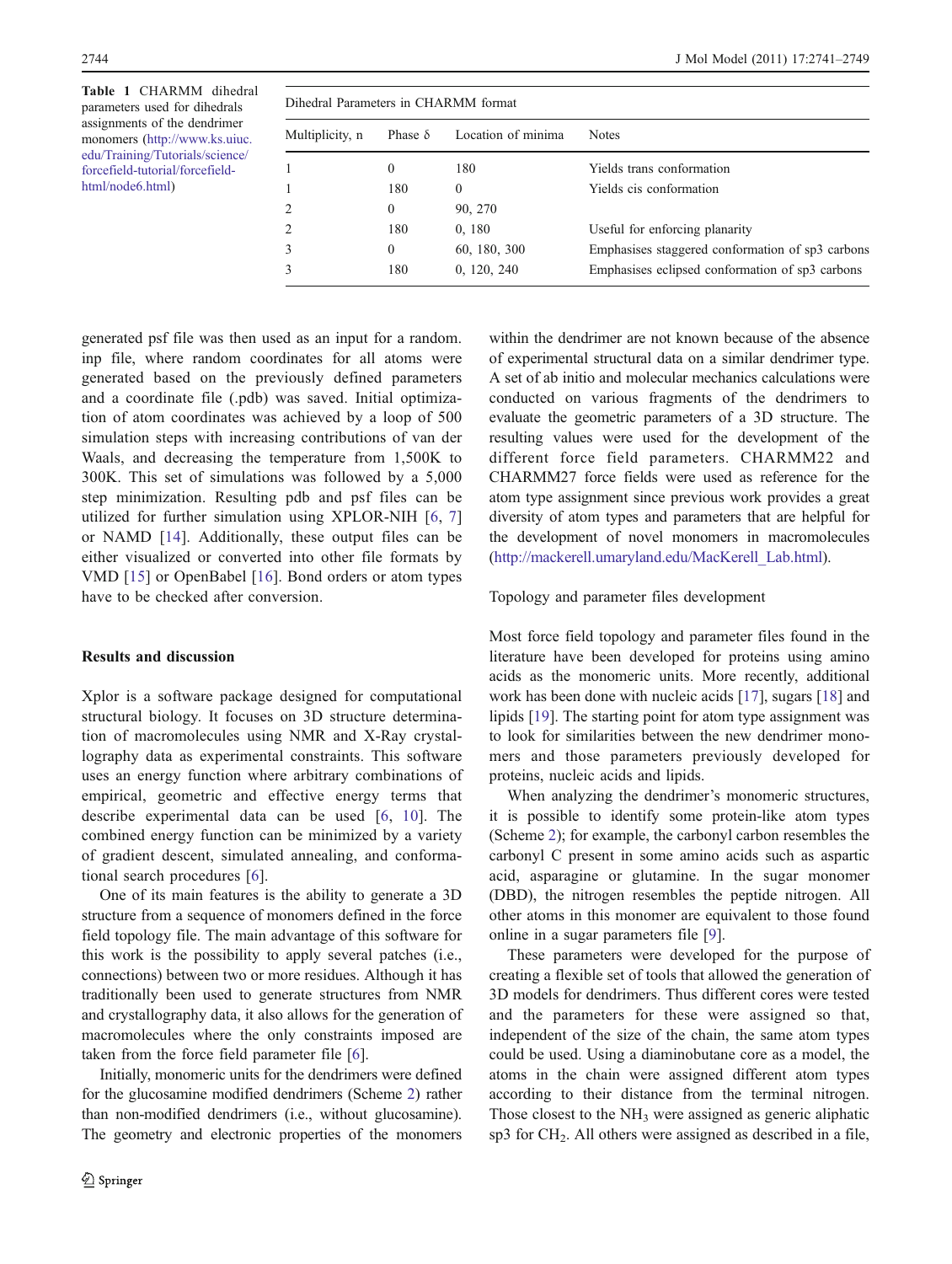found online, that is specific for lipid chains [\[9](#page-7-0)]. Looking at the topology file, there is no significant difference in their charges. However, in the parameter files, this change allows for the definition of different dihedrals.

Nevertheless, some of the atoms, particularly after patching the monomers, present a unique environment; thus, defining novel atom types for these cases became necessary (Scheme [2](#page-2-0), block A). This is the case for all terminal nitrogens from the core and branch monomers (DAB, DBB). Scheme [2](#page-2-0) block C shows that the nitrogen atom acquires an unusual tetrahedral conformation. In this case, it was assigned as an amide nitrogen, although a different name was given (from the generic charmm22 force field) to allow the attribution of different bond lengths, angles and dihedrals to this case. Another example of this was the oxygen atom on the surface monomer (DBC). Although this is represented as protonated, when Ligprep was run establishing 7 as the target pH, the oxygen atom was deprotonated in solution. After patch, this atom acquired a carboxylate oxygen type configuration. This situation is not found in any of the reference files of Chamm22. Thus, a new atom type was established and fully parameterized using the procedure described below.

Ab initio methods are based on quantum chemistry principles and could be used for the calculation of charges for the force field. The Hartree Fock theory and 6-31G\* basis set were used in this study as it was used for the charge determination in the original development of the parameter set. Calculations of individual monomers and conjugated monomers were used to assess the values before and after conjugation. Combinations of the blocks representing fragments of the dendrimer structure were designed in Maestro and a conformational search followed by optimization with Jaguar was performed (Fig. 1).

Bonds length, angles and torsion angles were measured from a generation 2.5 dendrimer glucosamine that had been submitted to a Conformational Search in Maestro (Fig. [2](#page-5-0)). This is because it was necessary to understand the geometry of monomers and patches within the large molecule environment. Generation 2.5 was used because it was the largest molecule that could be studied by conformational search implemented in Macromodel.

Topology files contain information on the atom types, masses and charges of each atom in a monomer and also the information for applying patches between residues so that a PSF (protein structure) file can be created. In the beginning of the file, a list of atom types and the corresponding masses are listed followed by a description of each monomer. To each atom in the residue, a name, type and charge is given, and the connections between them are described below. Finally, the values of internal coordinates (IC) were described for each pair of four consecutive atoms.



Fig. 1 Monomer combinations submitted to ab initio calculations for atom charge determination. a Monomer DBB bound to two DBCs representing the unmodified surface of the dendrimer under study. b Monomer DBC bound to DBD representing the glycosylated surface. c Monomer DAB bound to two Ch3 groups on one side and two DBB representing the core of the dendrimer. d Three monomer DBBs bound together representing the branching ramification of the dendrimer under study

Although these IC values are not essential, they were added to allow calculation of the missing atom coordinates based on coordinates of atoms with known positions. In this study, IC values were assigned based on the conformational search performed on the generation 2.5 dendrimer glucosamine and the constant values based on similarity with the reference files [\[9](#page-7-0)]. The importance of adding these values relied on the fact that the structure would be generated by a random method and, since there are no experimental structural data, these constraints were useful to ensure that the correct stereochemistry was achieved.

In addition, information concerning the patch of monomers was also present in this file. All new connections between residues had to be stated for the PSF file as well as those that were removed. Alterations of atom types and charges should also be added so that the correct parameters are given for the PDB (protein data bank) file. The complete topology file can be found in the electronic supplementary material.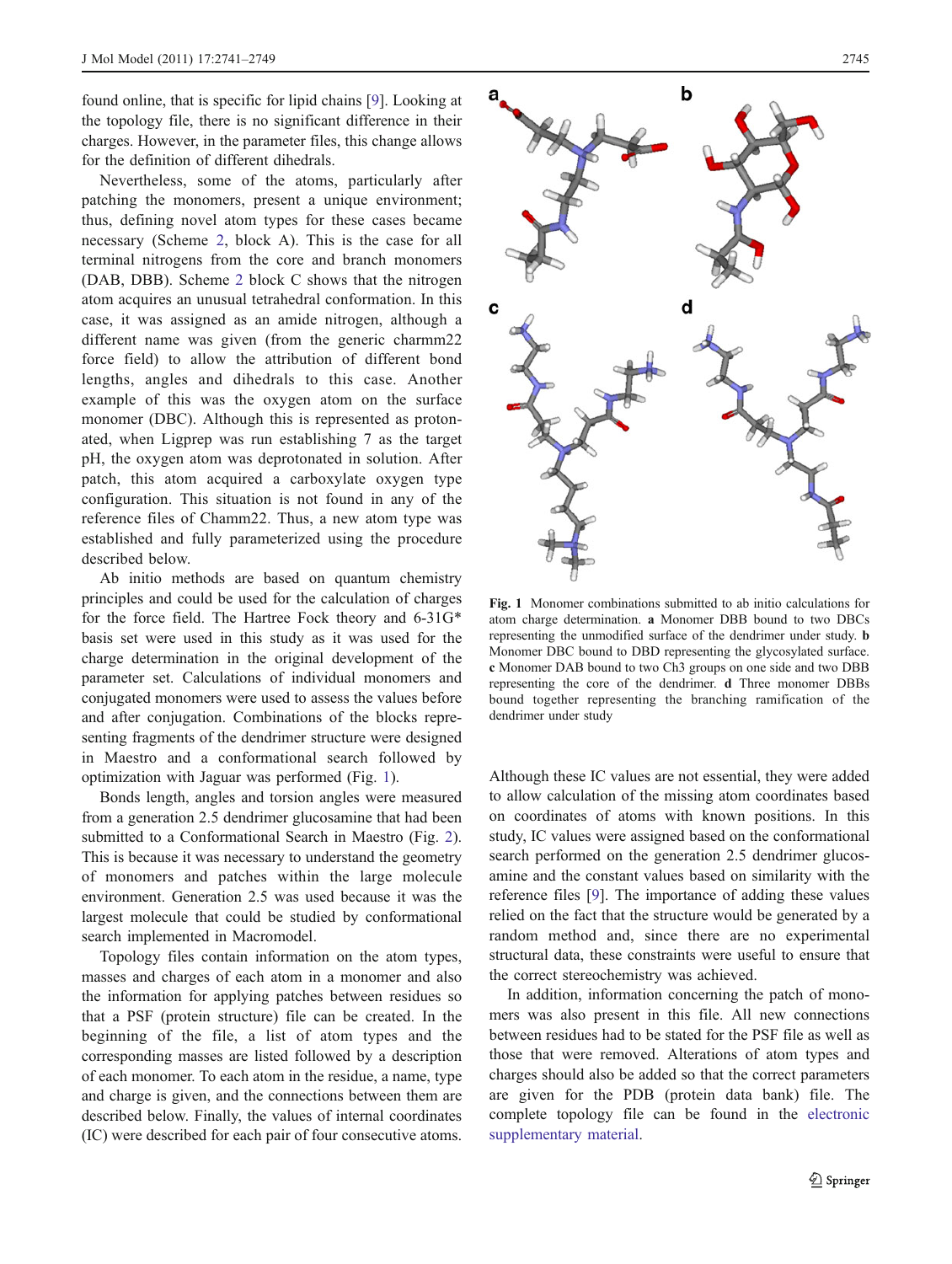<span id="page-5-0"></span>

Fig. 2 Dendrimer glucosamine generation 2.5 generated by conformational search using Macromodel

In the parameter file, all descriptors are registered in terms of atom types. For bonds, each entry contains a pair of atoms, a spring constant and an equilibrium length. The formula for the bond potential function is  $V = K_b (b - b_0)^2$ . For the dendrimer assignments, the value of constants  $(K_b)$ was based on the reference files [[9\]](#page-7-0) and the equilibrium lengths based on the conformational search performed on the generation 2.5 dendrimer glucosamine.

The second section on the parameter file was bond angles, where all possible combinations of three atom types are registered. Each entry consisted of three atom types, a spring constant, and an equilibrium angle. The potential function for bond angles was defined by the equation  $V =$  $K_{\theta}$  ( $\theta - \theta$ )<sup>2</sup>, where  $K_{\theta}$  represented the spring constant and  $\theta$ the bond angle. The potential functions and spring constants can be calculated accurately by utilizing procedures described elsewhere [[20\]](#page-8-0).

The dihedral parameter plays a fundamental role in the structure, being the determinant of the conformations allowing the molecules to be studied. This was one of the most difficult parameters to analyze. Since no structural data were available, it was not possible during the random generation process to add nOe constraints or other experimentally based restrictions; thus the stereochemistry relied to a considerable extent upon the set of dihedral assignments.

The dihedral values were written using Table [1](#page-3-0) as a reference ([http://www.ks.uiuc.edu/Training/Tutorials/sci-](http://www.ks.uiuc.edu/Training/Tutorials/science/forcefield-tutorial/forcefield-html/node6.html)

[ence/forcefield-tutorial/forcefield-html/node6.html\)](http://www.ks.uiuc.edu/Training/Tutorials/science/forcefield-tutorial/forcefield-html/node6.html), and based on the structure of the generation 2.5 dendrimer glucosamine (Fig. 2).

In the case of the saccharide monomer, this procedure was not followed. A sugar force field file was used as reference and is available online [\[9](#page-7-0)]. All dihedrals added were dummy dihedrals. This means that all constant values were set to zero. In this way, the simulation software will not ask for them when generating a molecule and there will be no constraints on setting torsional angles. Additionally, and in the absence of dihedrals, the necessary improper dihedrals were added.

For the core monomer, different atom types were defined so that lipid like dihedrals could be added. In the case of the diaminobutane core, this was not a problem, but when a different core based on dodecane core was generated, problems with the chain conformation were observed. This could be corrected only by the use of parameters for lipids. In specific cases, such as the monomer DBB (Scheme [2](#page-2-0)), it was necessary to add improper dihedrals (see parameter file in the electronic supplementary material) to maintain the planarity of the O–C–N, which resembles a peptide bond.

The last section of the parameter file concerned the nonbonded interaction terms that are specific for each atom. In this case, the values of the reference files were always used. The complete parameter file can be found in the electronic supplementary material.

Both parameter and topology files were initially written with the syntax of CHARMM22 force field as this is the force field recognized by Xplor.

#### Generating the structure with Xplor

The second step in the study was the generation of the dendrimer glucosamine which was used as a model for the method development with Xplor-NIH. As previously mentioned, this was a three step process where PSF file generation (Scheme [3\)](#page-6-0) was followed by generating a set of PDB coordinate files using short simulation and minimization (Fig. [3](#page-6-0)), and finally the structures were refined using a simulated annealing protocol.

As can be seen in Fig. [3,](#page-6-0) during the generation of the structure the contribution of non-bonded parameters was slowly increased throughout the protocol. This is done so that the atoms can pass through each other during the process and adopt reasonable conformations. A final minimization was performed so that the most stable structures were generated and saved. In this study, ten structures were written and saved for further calculations. Initial structures indicated that some of the branches were folding inwards towards the core of the dendrimer (Fig. [4\)](#page-6-0).

This unfavorable folding was one of the drawbacks of this method because electrostatic forces were ignored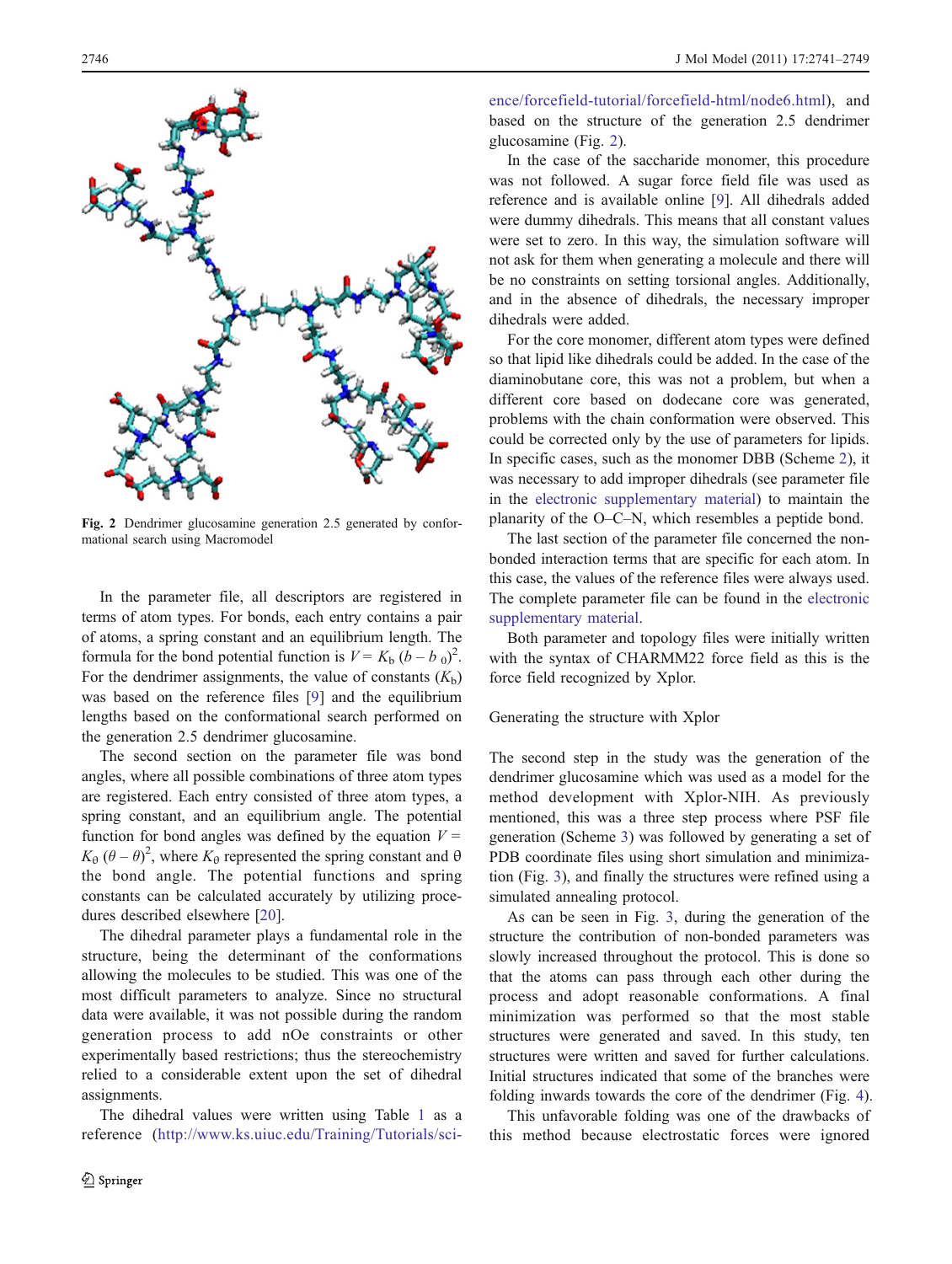<span id="page-6-0"></span>

Generates a PSF file for the molecule

Scheme 3 Scheme representing the sequential actions executed by Xplor-NIH with generate.inp file

during the process of generating the structure. To prevent possible problems with mis-folding of the dendrimer, and to have a similar starting conformation for the different dendrimers that were to be subjected to investigation of their conformational flexibility, a set of non-experimental nOe constraints was introduced during steps 2–3. These constraints were set to position surface groups on opposite



Fig. 3 Scheme representing the sequential generation process executed by Xplor-NIH with random.inp file





Fig. 4 A 3D structure of a generation 3.5 dendrimer glucosamine generated with random protocol from Xplor-NIH

sides and as far apart from each other as possible. The application of these constraints would produce stretched structures, which would remove an element of randomization of the generated starting structures, and would be suitable as a starting point for further molecular dynamics simulations or other computational studies.



Fig. 5 A snapshot from a molecular dynamics simulation of a fully solvated generation 3.5 dendrimer glucosamine carried out using NAMD and visualized by VMD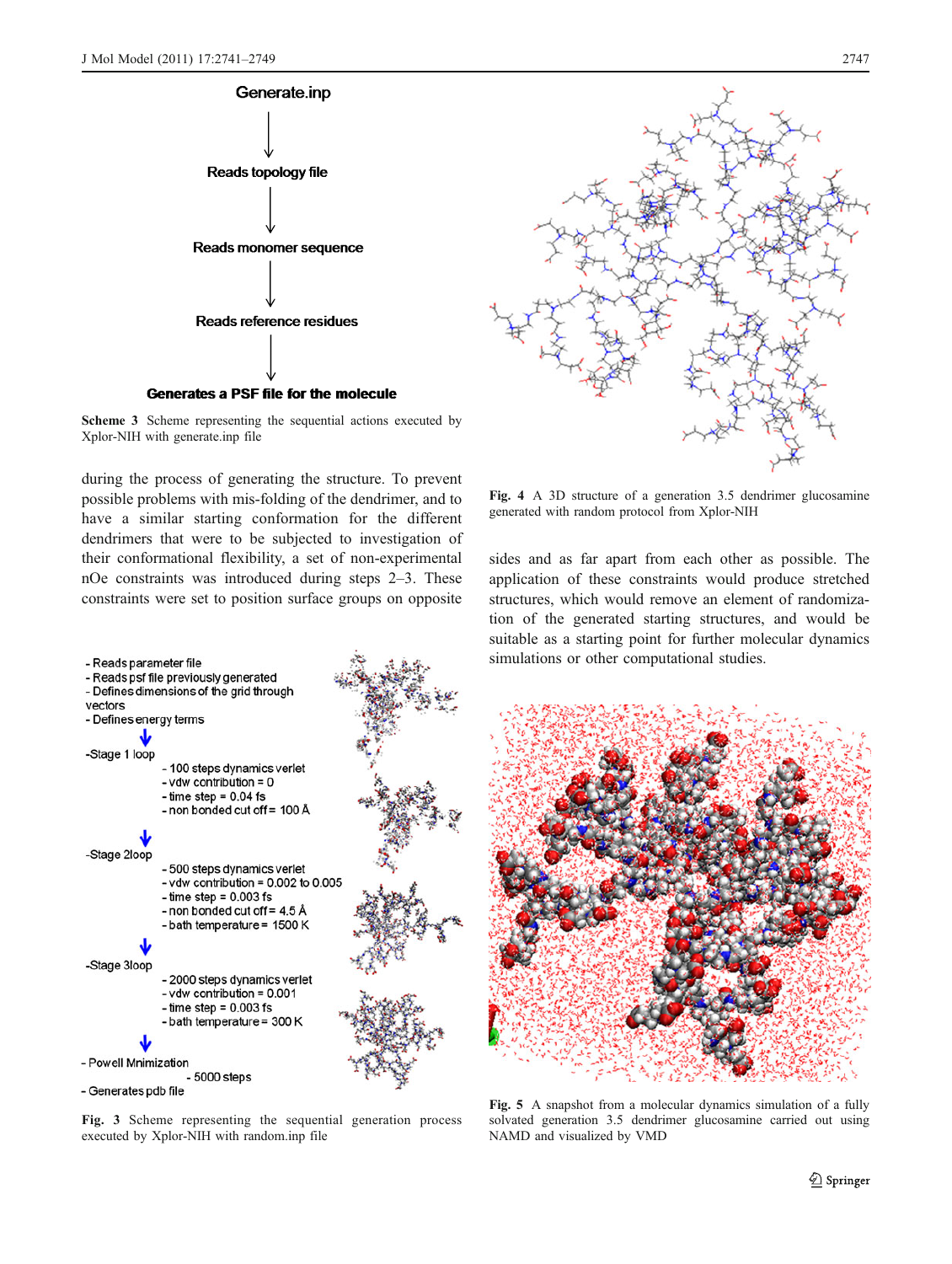<span id="page-7-0"></span>The resulting topology, parameter, psf and pdb files can be further used for, but not limited to:

- modeling studies that incorporate experimental restraints by utilizing XPLOR without modifications;
- molecular dynamics simulation of solvated molecules by NAMD; topology and parameter files have to be converted into CHARMM27 format;
- & convert pdb files into mol2 files using OpenBabel [[21\]](#page-8-0) or Vega ZZ (REF).

Our proposed biological studies of the molecular interaction between dendrimer glucosamine and the immune system's recognition system for lipopolysaccharide (LPS) required us to carry out further simulation studies of a fully solvated system. The structure of a generation 3.5 PAMAM dendrimer and of three conjugated analogues were imported into VMD, solvated and submitted to NAMD to carry out molecular dynamic simulations of the fully solvated dendrimer (Fig. [5\)](#page-6-0), or converted into mol2 file format for use for simulations in explicit solvent using Desmond molecular dynamics software [\[22](#page-8-0), [23\]](#page-8-0) (results not shown).

The simulated structures generated using NAMD and Desmond were analyzed for similarity of structure. Notably, their structural features and their calculated molecular properties along the trajectories were also consistent with the structures produced using Macromodel [13] employing implicit solvation representation by the Generalized Borhn/ Surface Area method [[24\]](#page-8-0). We have applied these methods to generate PAMAM dendrimer structures with a range of glucosamine loadings. Molecular dynamics simulations (4.8 ns) were conducted to provide some insight into the surface properties of these derivatized PAMAM dendrimers by varying the amount of glucosamine that was conjugated to the dendrimer end groups [8].

# **Conclusions**

A method to generate 3D models from the sequence of saccharide modified dendrimers has been defined and evaluated in a model test system. The generation of glycosylated PAMAM 3-D structures constitutes a significant incremental advance in the study of the effect of glycosylation of the dendrimer based structures. This will enable a better understanding of biologically important cell surface receptor-ligand interactions. Structures generated by XPLOR can be further optimized by molecular dynamics simulation in an explicit water environment that also includes adequate electrostatic contributions. This was achieved by converting the structures generated into different file formats that were suitable as input for other software packages designed for simulation studies.

 $\textcircled{2}$  Springer

It should be possible to apply this method for generating hyperbranched structures from a sequence to the computational study of other dendrimers and of linear polymers. Future studies will require the automation of parameter generation and web user interface development to ensure the wider availability of the method to the scientific community.

Acknowledgments This work was supported by US National Institutes of Health (NIH) grant U01 5U01AI075351-02

# References

- 1. Svenson S, Tomalia DA (2005) Dendrimers in biomedical applications-reflections on the field. Adv Drug Deliv Rev 57:2106–2129
- 2. Shaunak S et al (2004) Polyvalent dendrimer glucosamine conjugates prevent scar tissue formation. Nat Biotechnol 22:977–984
- 3. Malik N et al (2000) Dendrimers: relationship between structure and biocompatibility in vitro and preliminary studies on the biodistribution of 125I-labelled polyamidoamine dendrimers in vivo. J Control Release 65:133–148
- 4. Dear JW et al (2005) Dendrimer-enhanced MRI as a diagnostic and prognostic biomarker of sepsis-induced acute renal failure in aged mice. Kidney Int 67:2159–2167
- 5. Roberts BP et al (2008) The Dotted Cap Notation: a concise notation for describing variegated dendrimers. New J Chem 32:1543–1554
- 6. Brünger AT (1992) XPLOR. A System for X-ray Crystallography and NMR. Available from: [http://nmr.cit.nih.gov/xplor-nih/doc/](http://nmr.cit.nih.gov/xplor-nih/doc/current/xplor/) [current/xplor/](http://nmr.cit.nih.gov/xplor-nih/doc/current/xplor/)
- 7. Schwieters CD et al (2003) The Xplor-NIH NMR molecular structure determination package. J Magn Reson 160:65–73
- 8. Barata TS et al (2010) Structural studies of biologically active glycosylated PAMAM dendrimers. J mol Model. doi[:10.1007/](http://dx.doi.org/10.1007/s00894-010-0907-1) [s00894-010-0907-1](http://dx.doi.org/10.1007/s00894-010-0907-1)
- 9. Parameters CF (2010) Available from: [http://mackerell.umaryland.](http://mackerell.umaryland.edu/CHARMM_ff_params.html) [edu/CHARMM\\_ff\\_params.html](http://mackerell.umaryland.edu/CHARMM_ff_params.html)
- 10. Morefield GL et al (2007) Synthetic Toll-like receptor 4 agonist enhances vaccine efficacy in an experimental model of toxic shock syndrome. Clin Vaccine Immunol 14:1499–1504
- 11. Available from: [www.schrodinger.com](http://www.schrodinger.com)
- 12. Jorgensen WL, Tirado-Rives J (2005) Potential energy functions for atomic-level simulations of water and organic and biomolecular systems. Proc Natl Acad Sci USA 102:6665–6670
- 13. Mohamadi F et al (1990) Macromodel—n integrated software system for modeling organic and bioorganic molecules using molecular mechanics. J Comput Chem 11:440–467
- 14. Phillips JC et al (2005) Scalable molecular dynamics with NAMD. J Comput Chem 26:1781–1802
- 15. Humphrey W, Dalke A, Schulten K (1996) VMD: visual molecular dynamics. J Mol Graph 14:33–38
- 16. The Open Babel Package version 2.2.3 (accessed September 1, 2010)
- 17. MacKerell AD Jr, Banavali N, Foloppe N (2000) Development and current status of the CHARMM force field for nucleic acids. Biopolymers 56:257–265
- 18. Guvench O et al (2008) Additive empirical force field for hexopyranose monosaccharides. J Comput Chem 29:2543– 2564